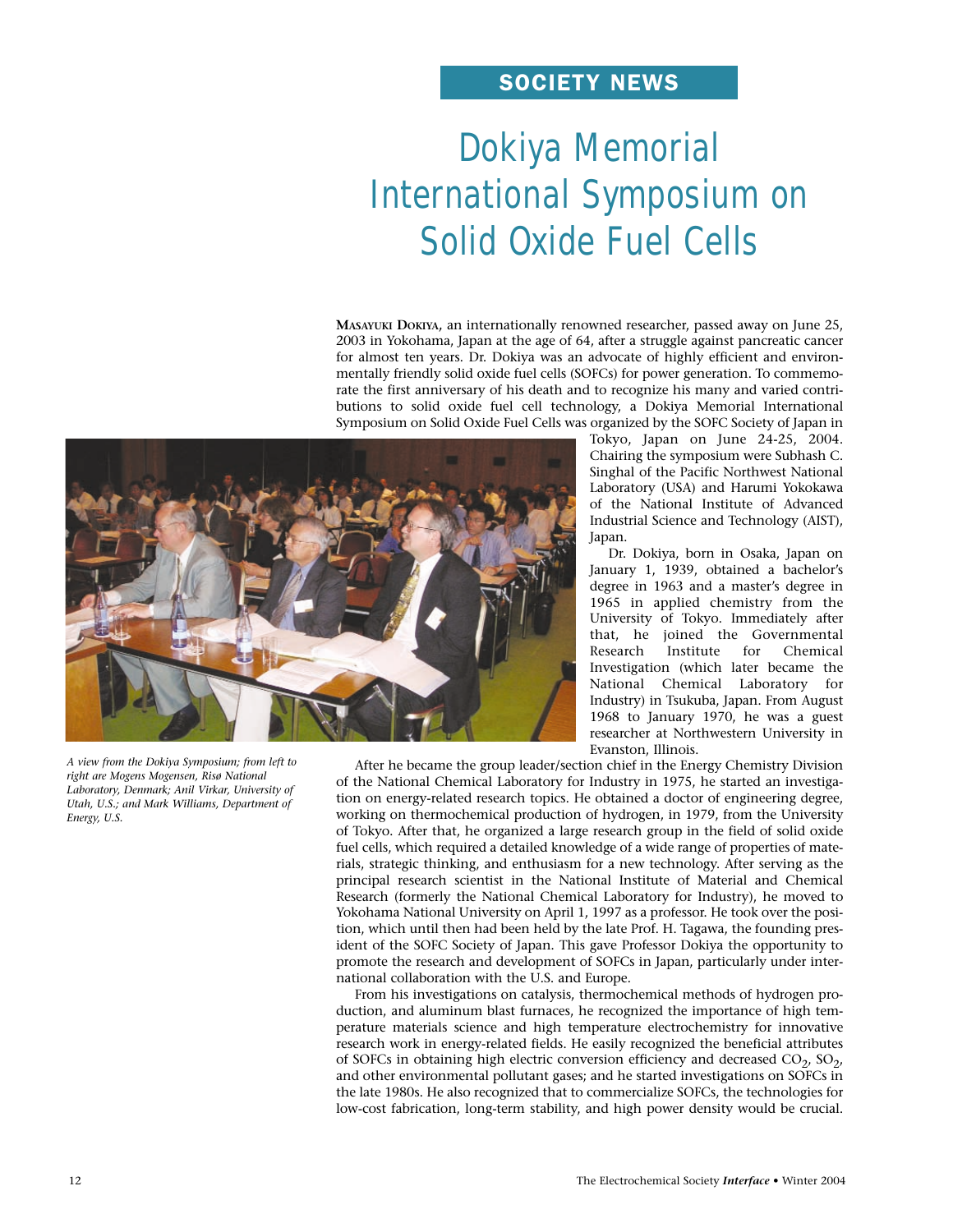

*MASAYUKI DOKIYA, an internationally renowned researcher was honored with an international memorial symposium on solid oxide fuel cells. It was organized by the SOFC Society of Japan in Tokyo this past June. Director of Development Troy Miller (fourth from left) presented a resolution on behalf of the ECS Board of Directors to Dokiya's widow, Dr. Yukiko Dokiya (third from left). Daughters Fumiko (left) and Mariko (second from left), and symposium chairman Subhash Singhal (far right) look on.*

His major efforts were directed at clarifying the fundamental basis for such technological issues. In particular, his development of cell fabrication processes such as wetsintering were essential for the low-cost cell fabrication and led to the development of low-cost SOFC stacks by Japanese SOFC manufacturers.

Dr. Dokiya served as the chair of the steering committee on SOFC development in the New Energy and Industrial Technology Development Organization (NEDO) of Japan. He was also the founding organizer of the SOFC Society of Japan with Prof. Tagawa and others in 1988 within The Electrochemical Society of Japan. He initiated collaboration with the ECS High Temperature Materials Division, which resulted in the now well-established international symposium series on Solid Oxide Fuel Cells. Professor Dokiya co-chaired SOFC-IV (Yokohama, Japan), SOFC-VI (Honolulu, Hawaii), SOFC-VII (Tsukuba, Japan), and SOFC-VIII (Paris, France) with Dr. S. C. Singhal. He also served as a member of the Executive Committee of the High Temperature Materials Division of ECS and as an officer of the International Society for Solid State Ionics.

At the Dokiya Memorial International Symposium on Solid Oxide Fuel Cells in Tokyo, the following leading researchers on solid oxide fuel cells were invited: Nigel Brandon, Imperial College and Ceres Power, U.K.; Koichi Eguchi, Kyoto University, Japan; Ellen Ivers-Tiffée, University of Karlsruhe, Germany; Tatsuya Kawada, Tohoku University, Japan; Nguyen Minh, General Electric, U.S.; Mogens Mogensen, Risø National Laboratory, Denmark; Takashi Ono, Kyocera Corporation, Japan; Subhash C. Singhal, Pacific Northwest National Laboratory, U.S.; Anil Virkar, University of Utah, U.S.; Mark Williams, National Energy Technology Laboratory, U.S.; and Harumi Yokokawa, AIST, Japan.

These speakers presented and discussed the latest research and developments in SOFC materials, electrochemical reactions and interfaces, and cell performance, as well as progress toward SOFC system development and commercialization. The audience consisted of about 200 scientists and others involved in SOFC technology, mainly from Japan. A lively discussion followed each invited presentation, and it was the consensus of those present that the symposium lived up to the high standards and expectations generally required by Dr. Dokiya.

In addition to the technical presentations mentioned above, Harumi Yokokawa presented in detail the scientific efforts of Dr. Dokiya in SOFC development. Also, Hiroyasu Iwahara of Nagoya University and Tomoji Hakita of The Japan Institute of Energy, two longtime friends of Dr. Dokiya, reminisced on the life and times of Dr. Dokiya, including his many trips abroad at SOFC-related conferences.

On the evening of the first day, a grand banquet was held for the participants, which was also attended by Mrs. Yukiko Dokiya (Dr. Masayuki Dokiya's widow), and their two daughters, Fumiko and Mariko. At the banquet, Troy Miller, Director of Development at ECS, thanked Mrs. Dokiya and her family for the generous contribution that they have made toward the Society's Development Fund.

## Dokiya Symposium Fund

On November 19, 2003, Yukiko Dokiya, a professor at Edogawa University, and her daughters Fumiko and Mariko donated 10 million yen (>\$90,000) to The Electrochemical Society. The donation was made to encourage young researchers in the field of solid oxide fuel cells (SOFCs) and high temperature materials, and was given in memory of Masayuki Dokiya, a 14-year member of ECS. Dr. Dokiya, who, along with the late Professor Tagawa and others, founded the SOFC Society of Japan. That society has collaborated with the High Temperature Materials Division (HTM) of ECS to create the international series of symposia on Solid Oxide Fuel Cells.

At the recent Dokiya Memorial International Symposium on Solid Oxide Fuel Cells in Tokyo, June 24- 25, 2004, Director of Development Troy M. Miller delivered an ECS Board of Directors resolution thanking the Dokiya family for their support of young investigators and the field of high temperature materials. The symposium was attended by over 150 Japanese researchers and invited speakers from abroad.

ECS has established the Dokiya Symposium Fund with the 10 million yen to support young attendees (30 years or younger) to SOFC symposia, HTM and HTM cosponsored symposia, and other solid-state ionic meetings, regardless of nationality. The 2004 Joint International Meeting held in Honolulu, Hawaii, October 3-10 was the first meeting to take advantage of this new fund set up by the generosity of the Dokiya family.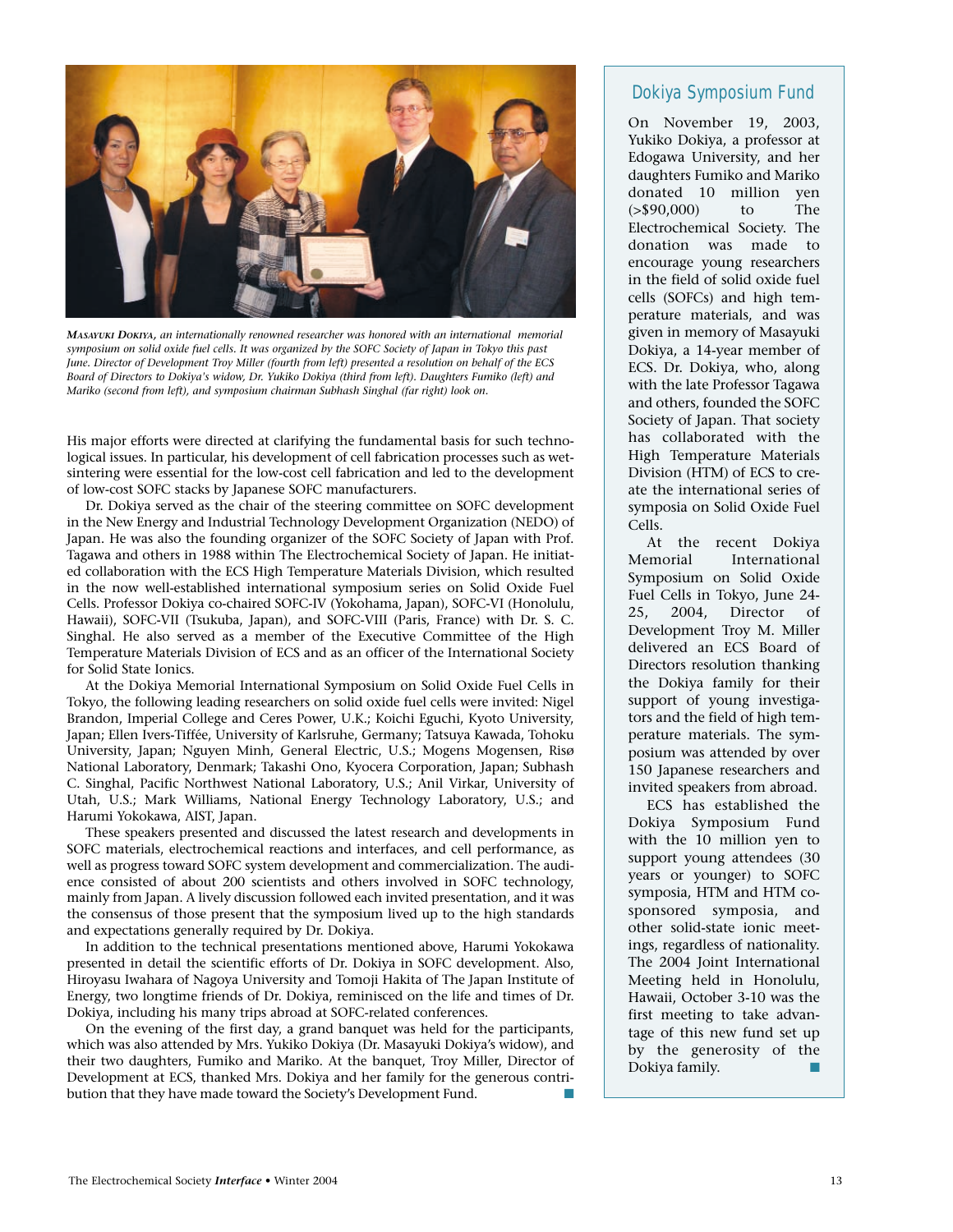ECS welcomes its four newest corporate members: Degussa AG (Patron), Samsung SDI Co., Ltd. (Sponsoring), Ballard Power Systems, Inc. (Sustaining), and CITIC Guoan Mengguli Power Source Tech (Sustaining).

**DEGUSSA AG,** centered in Dusseldorf, Germany was established in 2001 with the merger of Degussa-Huls AG (founded in 1873) and SKW Trostberg AG (founded in 1908) and is Germany's thirdlargest chemical company and the world market leader in specialty chemicals. Responsibility for Degussa AG operational business is held by five divisions construction chemicals, fine and industrial chemicals, performance materials, coatings and advanced fillers, and specialty polymers–divided into 21 business units. In April 2004, Degussa AG opened its new Research and Development Center in Shanghai, China.

**SAMSUNG SDI,** with headquarters in South Korea, is concerned with digital display and energy. Among other products, Samsung SDI develops rechargeable batteries such as lithium-ion batteries, lithium polymer batteries, and energy sources for solar cells and fuel cells that help lessen conflicts between energy and the environment. On the display side, Samsung SDI develops digital products involving display technology from color Braun tubes to flat displays, plasma display panels (PDP), liquid crystal displays (LCD), and organic light-emitting diodes (OLED).

**BALLARD POWER SYSTEMS,** located in Burnaby, British Columbia, Canada, is a world leader in developing, manufacturing, and marketing zero-emission proton exchange membrane cells. Ballard's goal is commercializing fuel cell engines for transportation applications and fuel cell systems for portable and stationary products. Ballard is also commercializing electric drives for fuel cell and other electric vehicles, power conversion products, and supplies friction materials to automobile companies for power train components. Ballard currently partners with world-renowned companies such as<br>DaimlerChrysler. Ford. EBARA. DaimlerChrysler, ALSTOM, Honda, Mitsubishi, Nissan, Volkswagen, Yamaha, Cinergy, and FirstEnergy.

**CITIC GUOAN MENGGULI CO., LTD.** (MGL) of Beijing, China is primarily engaged in the production of new composite metal oxide materials, Li-ion secondary batteries, and saline chemical products, as well as the technological development and investment in such fields as new energy sources and materials. With integration of research, development and production, MGL is China's largest and one of the most technologically advanced new and high-tech enterprises in the industry. With special synthesizing techniques, MGL produces cathode materials for Liion batteries with superior electrochemical properties, and these products have been adopted by many different battery manufacturers.

### New Division Officers

New officers for the 2004-2006 term have been elected for the following Divisions.



*Chair* Daniel Scherson *Vice-Chair* Brian Barnett *Secretary* K. M. Abraham *Treasurer* Charles R. Walk *Members-at-Large* Glenn Amatucci Nancy Dudney Arumugam Manthiram



*Chair* Robert G. Kelly *Vice-Chair* Patrik Schmuki *Secretary/Treasurer* Alison Davenport *Members-at-Large* Rudolph Buchheit Shinji Fujimoto Doug Hansen R. Scott Lillard Barbara Shaw



*Chair* Gary Hunter *Vice-Chair* Rangachary Mukundan *Secretary/Treasurer* Jing Li *Members-at-Large* Zoraida Aguilar Sheikh Akbar Venkat Bhethanabotla Ying-Lan Chang Jay Grate A. Robert Hillman Tatsumi Ishihara Mira Josowicz Christine Kranz Darby Makel Michael Sailor Masood Tabib-Azar

Thomas Thundat Ted Zellers